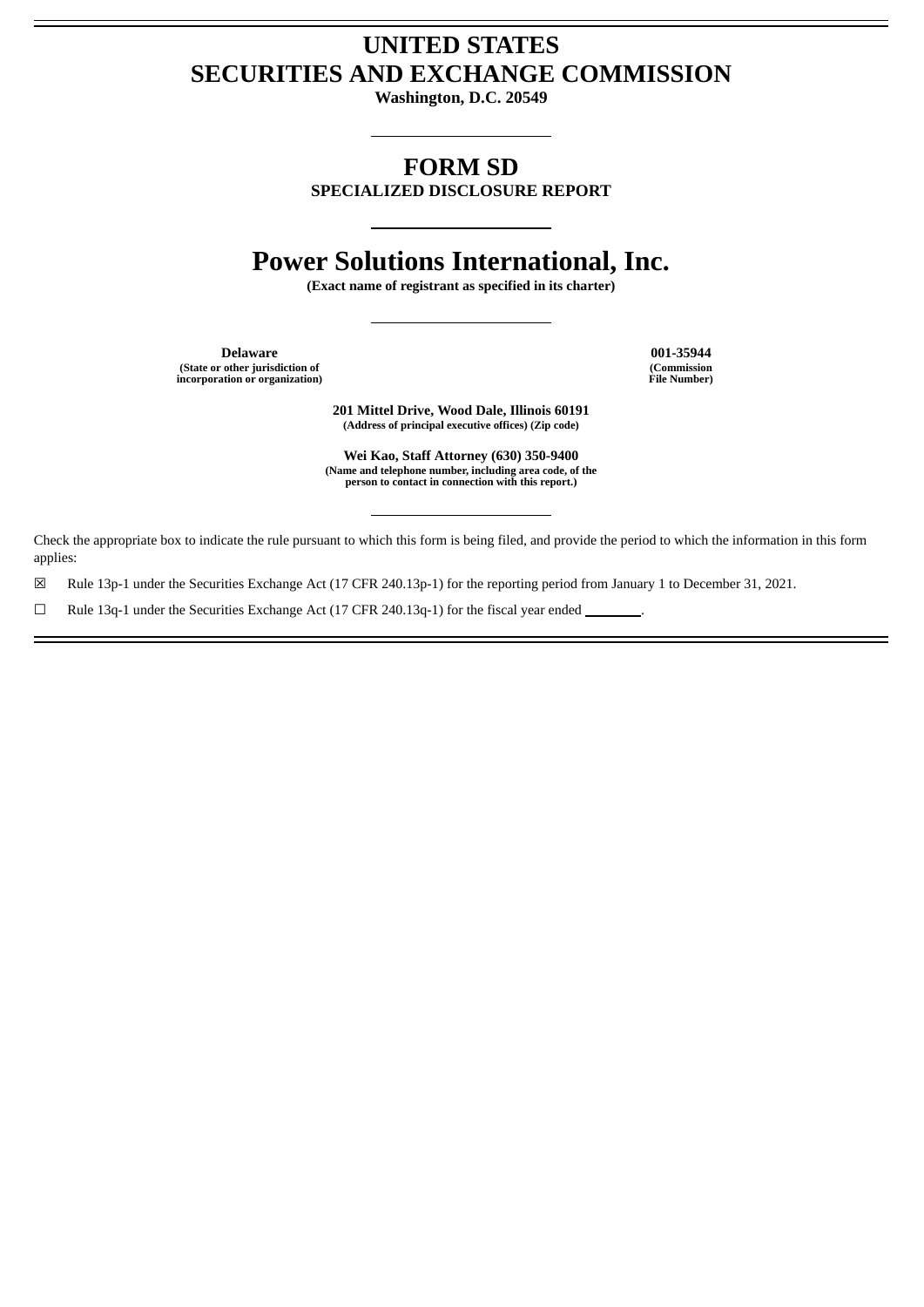## **Section 1– Conflict Minerals Disclosure**

## **Item 1.01 Conflict Minerals Disclosure and Report**

Power Solutions International, Inc. (the "Company") is filing this Specialized Disclosure Report ("Form SD"), including the Conflict Minerals Report attached as Exhibit 1.01 hereto, for the calendar year ended December 31, 2021 to comply with Rule 13p-1 of the Securities and Exchange Act of 1934, as amended (the "Exchange Act").

A copy of this Form SD and the Conflict Minerals Report attached as an exhibit hereto are available on the investor relations section of the Company's website at www.psiengines.com. The Company's website and information accessible through it are not incorporated into this Form SD and are not deemed filed with the Securities and Exchange Commission.

## **Item 1.02 Exhibit**

The Company's Conflict Minerals Report for the calendar year 2021 is included as Exhibit 1.01 to this Form SD.

## **Section 2– Resource Extraction Issuer Disclosure**

## **Item 2.01 Resource Extraction Issuer Disclosure and Report**

Not applicable.

## **Section 3–Exhibits**

## **Item 3.01 Exhibits**

Exhibit 1.01 – Conflict Minerals Report of the Company as required by Items 1.01 and 1.02 of this Form.

## **Caution Regarding Forward-Looking Statements**

This Conflict Minerals Report includes information that constitutes forward-looking statements. These forward-looking statements are entitled to the safe-harbor provisions of Section 21E of the Exchange Act. The Company has tried to identify these forward-looking statements by using words such as "anticipate," "believe," "budgeted," "contemplate," "estimate," "expect," "forecast," "guidance," "may," "outlook," "plan," "projection," "should," "target," "will," "would," or similar expressions, but these words are not the exclusive means for identifying such statements. These forward-looking statements include statements regarding the Company's products, product sourcing and markets and conflict minerals due diligence and compliance and mitigation plans. These statements are subject to a number of risks, uncertainties, and assumptions that may cause actual results, performance or achievements to be materially different from those expressed in, or implied by, such statements.

The Company cautions that the risks, uncertainties and other factors that could cause its actual results to differ materially from those expressed in, or implied by, the forward-looking statements, include, without limitation: management's ability to obtain cooperation from suppliers and successfully carry out conflict minerals compliance and mitigation plans.

The Company's forward-looking statements are presented as of the date hereof. Except as required by law, the Company expressly disclaims any intention or obligation to revise or update any forward-looking statements, whether as a result of new information, future events or otherwise.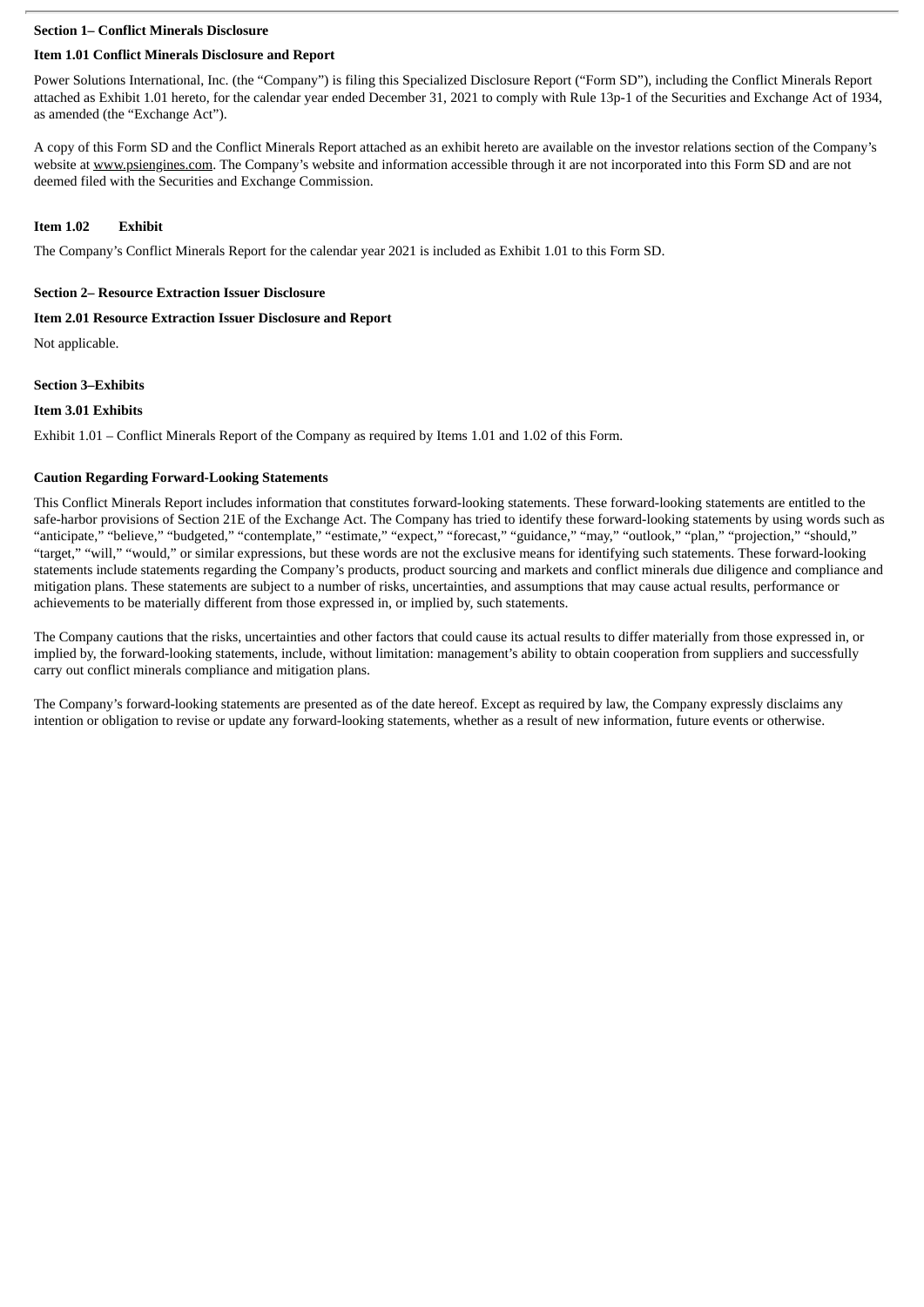## **SIGNATURES**

Pursuant to the requirements of the Securities Exchange Act of 1934, the registrant has duly caused this report to be signed on its behalf by the duly authorized undersigned.

Power Solutions International, Inc.

/s/ Matthew Thomas

By: Matthew Thomas, Interim Chief Financial Officer DATE: May 27, 2022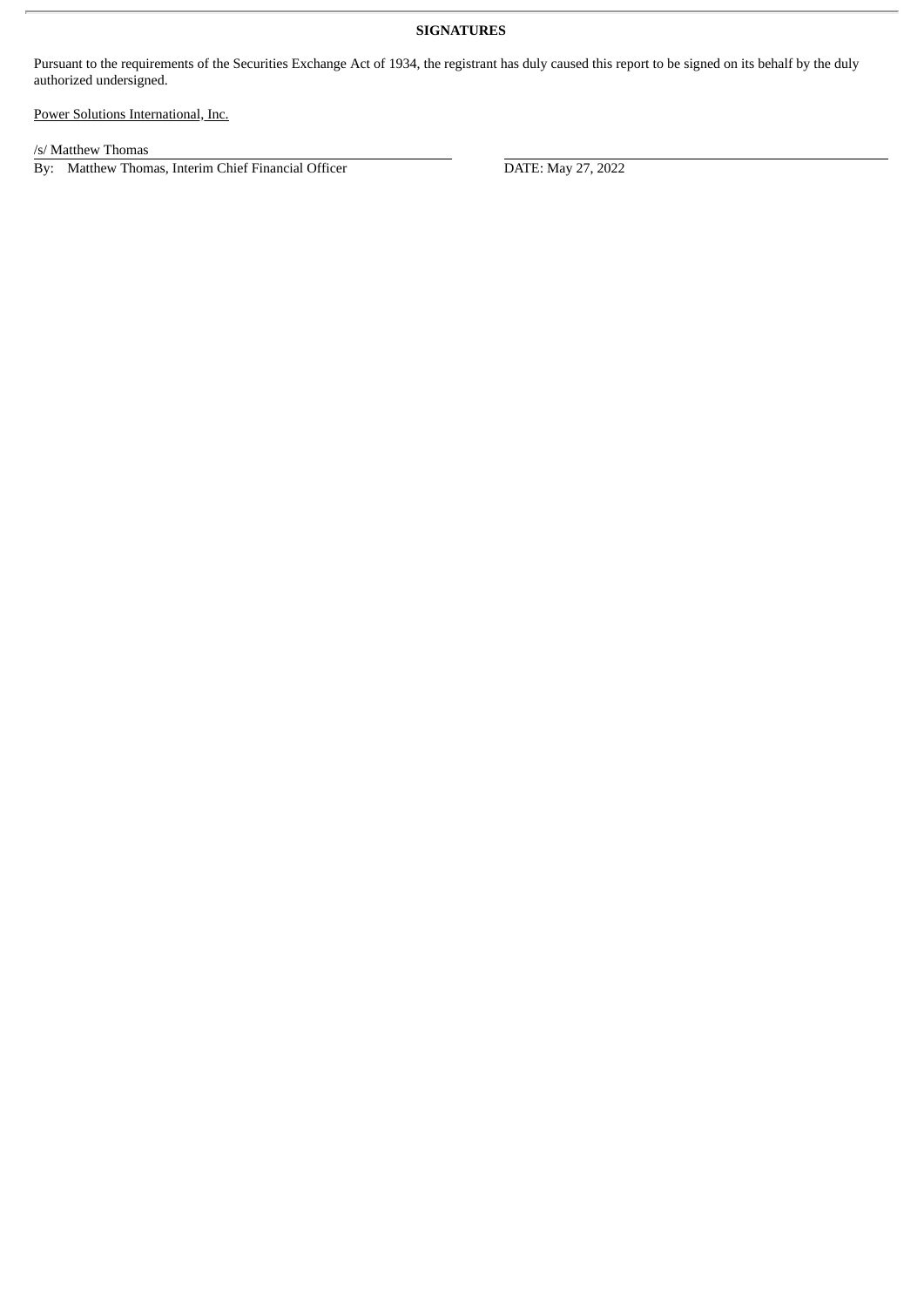## **Power Solutions International, Inc. Conflict Minerals Report For The Year Ended December 31, 2021**

This report is provided by Power Solutions International, Inc. (herein referred to as "PSI" or the "Company") for the calendar year ended December 31, 2021 and is presented to comply with Rule 13p-1 under the Securities Exchange Act of 1934, as amended ("Rule 13p-1"). Rule 13p-1 was adopted by the Securities and Exchange Commission ("SEC") to implement reporting and disclosure requirements related to conflict minerals as directed by the Dodd-Frank Wall Street Reform and Consumer Protection Act of 2010 ("Dodd-Frank Act"). The Rule imposes certain reporting obligations on SEC registrants whose manufactured products contain conflict minerals which are necessary to the functionality or production of their products. Conflict Minerals are defined as (a) columbite-tantalite, also known as coltan (the metal ore from which tantalum is extracted); cassiterite (the metal ore from which tin is extracted); gold; wolframite (the metal ore from which tungsten is extracted); or their derivatives, which are currently limited to tantalum, tin and tungsten ("3TG") (collectively the "Covered Minerals," or (b) any other mineral or its derivatives determined by the Secretary of State to be financing conflict in the Democratic Republic of the Congo or an adjoining country (the Republic of the Congo, the Central African Republic, South Sudan, Uganda, Rwanda, Burundi, Tanzania, Zambia and Angola) ("Covered Countries"). These requirements apply to registrants whatever the geographic origin of the conflict minerals and whether or not they fund armed conflict.

If a registrant can establish that the conflict minerals originated from sources other than the Covered Countries or from recycled and scrap sources, they must submit a Form SD which describes the reasonable country of origin inquiry completed.

If a registrant has reason to believe that any of the conflict minerals in their supply chain may have originated in the Covered Countries, or if they are unable to determine the country of origin of those conflict minerals, then the issuer must exercise due diligence on the conflict minerals' source and chain of custody. The registrant must annually submit a report, a Conflict Minerals Report ("CMR"), to the SEC that includes a description of those due diligence measures.

The report presented herein is not audited as Rule 13p-1 provides that if a registrant's products are "DRC conflict undeterminable" in 2021, the CMR is not subject to an independent private sector audit.

## **General Business Overview**

This report has been prepared by management of PSI. The information includes the activities of all majority-owned subsidiaries and variable interest entities, if any, that are required to be consolidated as of December 31, 2021. It does not include the activities of variable interest entities, if any, that are not required to be consolidated.

The Company designs, engineers, manufactures, markets and sells a broad range of advanced, emission-certified engines and power systems that run on a wide variety of clean, alternative fuels, including natural gas, propane, and biofuels, as well as gasoline and diesel options, within the power systems, industrial and transportation end markets with primary manufacturing, assembly, engineering, research and development ("R&D"), sales and distribution facilities located in suburban Chicago, Illinois and Darien, Wisconsin. The Company manages the business as a single segment.

The Company's products are primarily used by global original equipment manufacturers ("OEM") and end-user customers across a wide range of applications and equipment that includes standby and prime power generation, demand response, microgrid, combined heat and power, arbor care, material handling (including forklifts), agricultural and turf, construction, pumps and irrigation, compressors, utility vehicles, light- and medium-duty vocational trucks, school and transit buses, and utility power.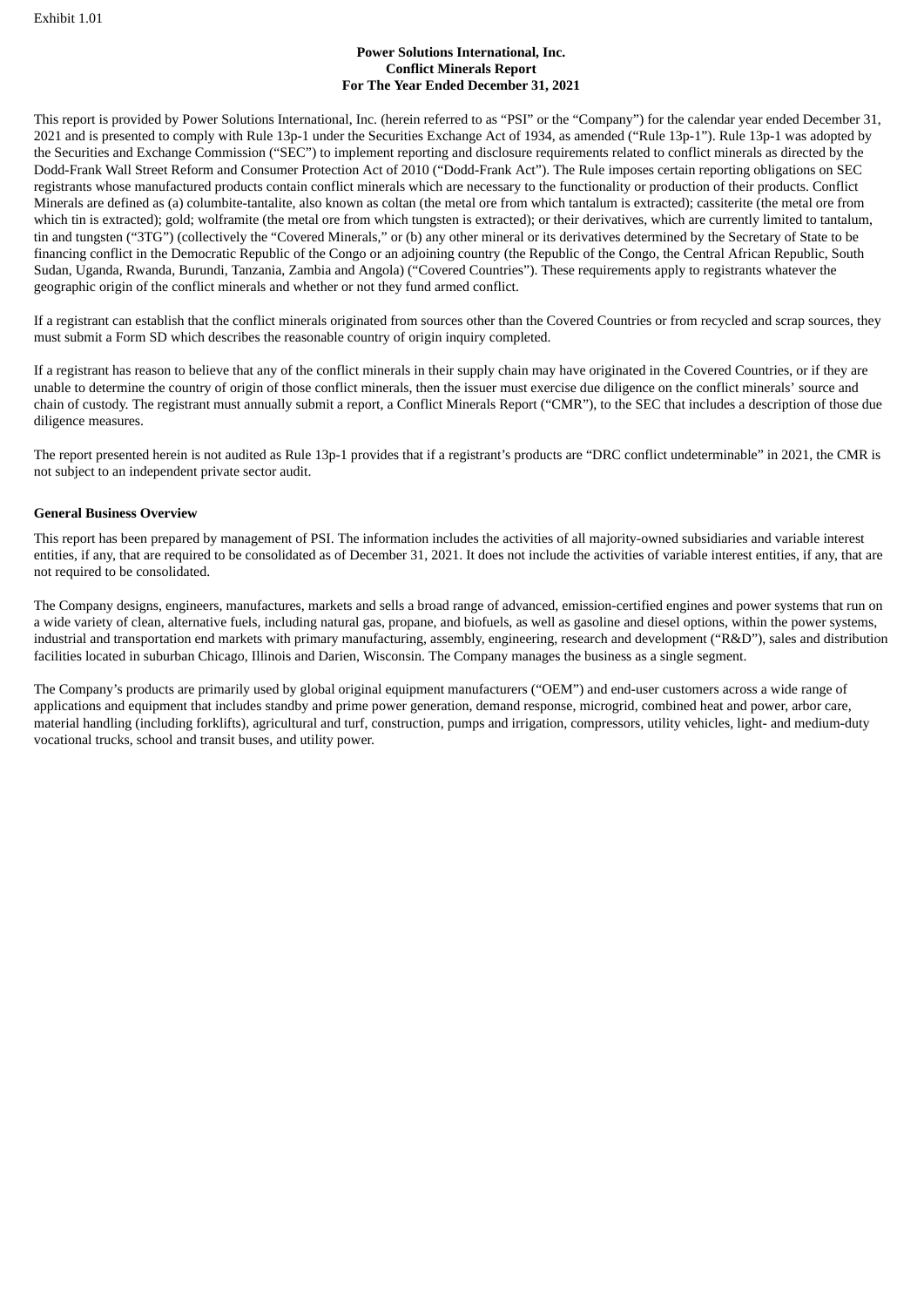The Company provides highly engineered, comprehensive solutions designed to meet specific customer application requirements and technical specifications, including those imposed by environmental regulatory bodies, such as the U.S. Environment Protection Agency ("EPA"), the California Air Resource Board ("CARB") and the People's Republic of China's Ministry of Ecology and Environment ("MEE").

The Company's products include both sourced and internally designed and manufactured engines that are engineered and integrated with associated components. These comprehensive power systems are tested and validated to meet quality, safety, durability and global environmental standards and regulations.

Through advanced research and development ("R&D") and engineering capabilities, the Company is able to provide its customers with highly optimized, efficient, durable and emissions-compliant products that enhance their competitive position.

The Company's business is diversified across end markets and applications and also includes extensive aftermarket and service parts programs. These programs consist of (i) internal aftermarket service parts programs with worldwide sales and distribution capabilities and (ii) internal OEM-developed service parts programs for components and products supplied by the Company. Aftermarket components are simply resold and are not contracted by the Company to be remanufactured. Aftermarket components were not included in the Conflict Minerals Survey.

## **Supply Chain and Supply Chain Survey**

PSI procures engine components from global suppliers and integrates them into assemblies which it manufactures, tests, and sells at facilities in suburban Chicago, Illinois and Darien, Wisconsin. These engine components can be stand-alone items or sub-assembled components of the engine depending on the part. Due to the variety of parts purchased from suppliers and the complexity of the manufacturing process for these subcomponents, PSI determined the best approach for surveying the supply base would be to contact every production supplier and ask them about the Conflict Minerals content of the component supplied to PSI.

To identify recipients of the survey, PSI agreed upon the scope of the survey as is applicable to section 1502 of the Dodd-Frank Act. PSI created the following criteria for issuing its 2021 Conflict Minerals Survey:

Excluded from PSI 2021 Conflict Minerals Survey

- PSI Aftermarket Supply base: PSI is reselling every one of these components, and these components do not provide any value add to its end product. These components are not modified by PSI for sale and are therefore not subject to Conflict Minerals reporting.
- Packaging Supply base: 3PI or Professional Power Products, Inc. ("3PI"), a subsidiary of PSI, packaging is not a value-add component and does not provide any value add to PSI's end product.
- Indirect Materials (i.e., materials used in maintenance, repair, and operations).
- Any large Auto Part Retailer or Large Retailer which provided production parts to PSI, but PSI did not have a direct contact.

Included in PSI 2021 Conflict Minerals Survey

- Except as set forth above, every production supplier that provided one or more production parts to PSI or 3PI between the dates of January 1, 2021 and December 31, 2021.
- PSI did not exclude any commodity or subcomponent in its 2021 Conflict Minerals Survey.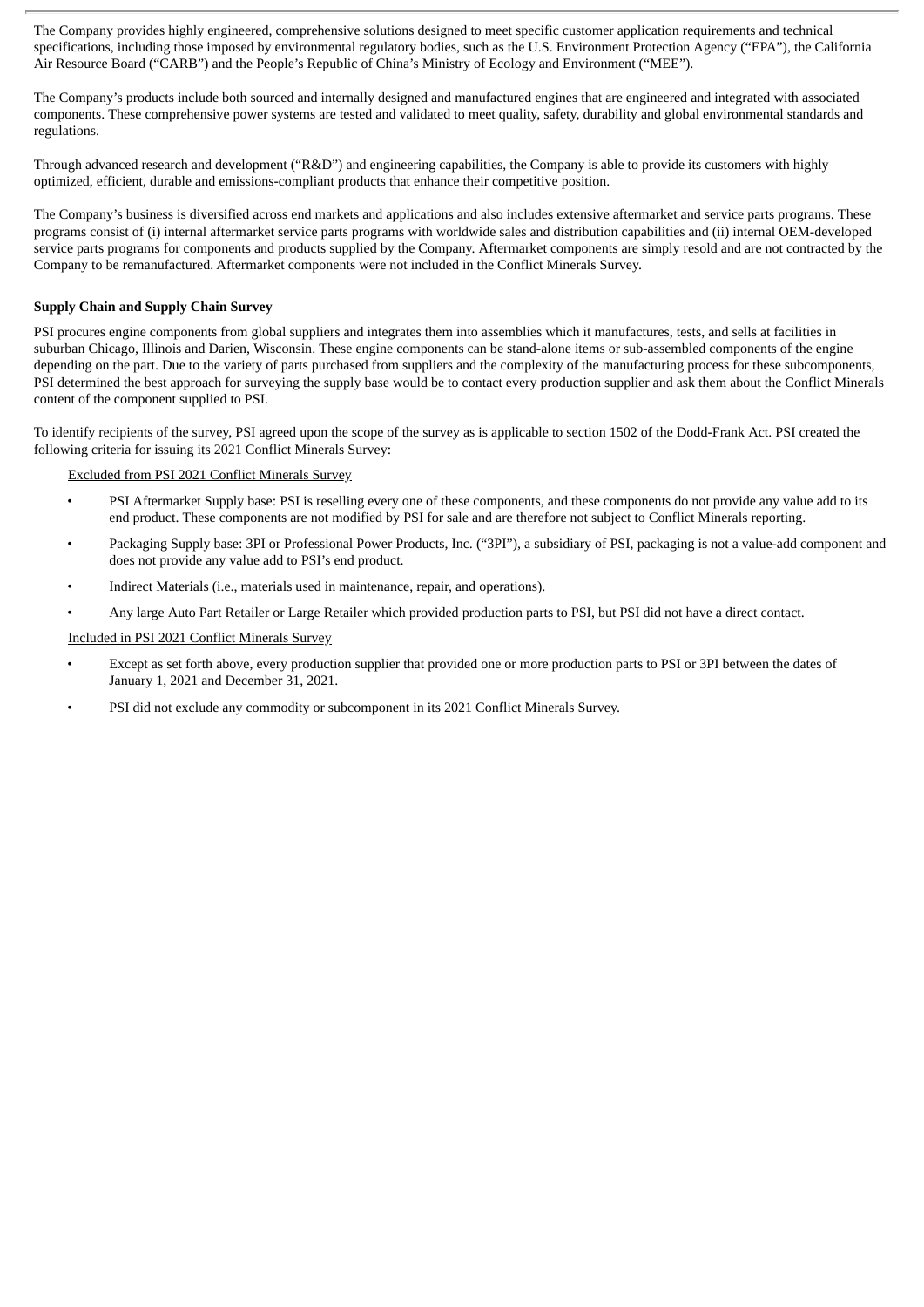On April 1, 2022, PSI distributed its 2021 Conflict Minerals Survey to the Eleven Hundred Twenty-Six (1,126) production suppliers for PSI and 3PI that met the criteria identified above.

A summary of the responses received is provided herein. Overall, the response to the survey was inconclusive; the majority of suppliers did not respond to the survey. As part of the due diligence in complying with the Rule, PSI will continue to follow up with these suppliers to try and improve the participation rate of this survey.

The Company assessed its industry as well as others and confirmed that this risk-based approach is consistent with how many peer companies are approaching Rule 13p-1. Given the response rate to the 2021 Conflict Minerals Survey, PSI is unable to determine at this time the origin of the 3TG in PSI's products and therefore cannot exclude the possibility that some may have originated in the Covered Countries. For that reason, the Company is required under Rule 13p-1 to submit to the SEC a Conflict Minerals Report as an Exhibit to Form SD. This report must include:

- a description of the measures PSI took to exercise due diligence on the Conflict Minerals' source and chain of custody
- the facilities used to process the Conflict Minerals
- the country of origin of the Conflict Minerals
- the efforts to determine the mine or location of origin.

#### **Conflict Minerals Disclosure**

The products that PSI manufactures that are subject to the reporting obligations of Rule 13p-1 are "DRC conflict undeterminable," because PSI has been unable to determine the origin of the 3TG they contain or to determine whether they come from recycled or scrap sources; the facilities used to process them; their country of origin; or their mine or location of origin.

In accordance with The Organisation for Economic Co-operation and Development ("OECD") Due Diligence Guidance for Responsible Supply Chains of Minerals from Conflict-Affected and High-Risk Areas ("OECD Guidance") and Rule 13p-1, this report is available on the investor relations section of the Company's website at www.psiengines.com.

#### **Due Diligence Process**

PSI's due diligence framework has been designed based on the OECD's Due Diligence Guidance recommendations.

#### **Management Systems**

PSI has established an internal cross-functional management system that is responsible for implementing PSI's Conflict Minerals compliance strategy and is led by a director of purchasing who acts as the executive conflict minerals program manager. Senior management is briefed about the results of the Company's due diligence efforts.

#### **Control Systems**

The Company does not have a direct relationship with 3TG smelters and refiners. PSI refers to and utilizes information available at the website of the Responsible Minerals Initiative ("RMI") http://www.responsiblemineralsinitiative.org/, formerly known as the Conflict-Free Sourcing Initiative ("CFSI"), and utilizes the template developed by them ("the Template") as a resource to identify and disclose upstream actors in the supply chain.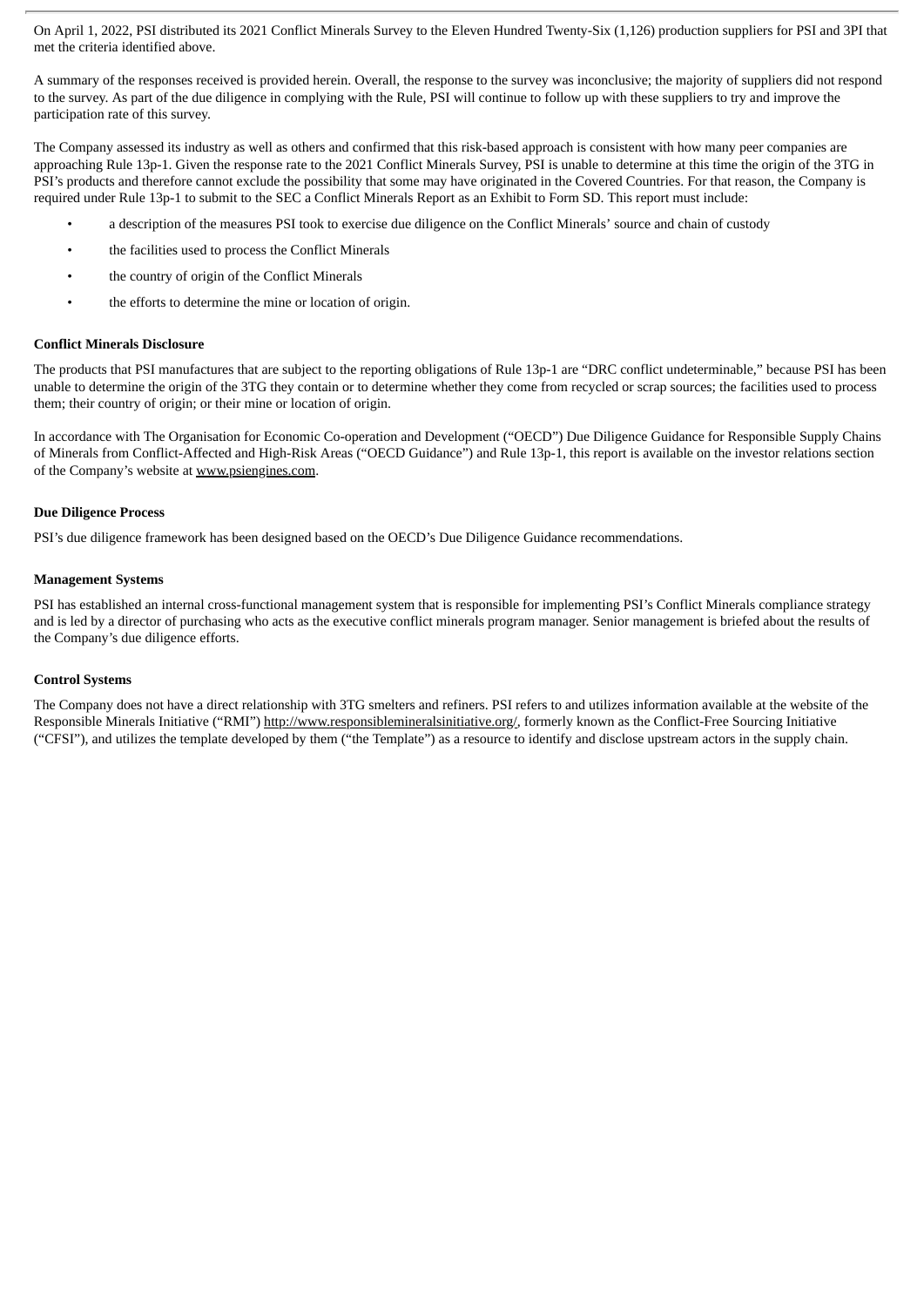Controls include, but are not limited to, PSI's Code of Business Conduct and Ethics which outlines expected behaviors for all PSI employees, and a supplier Conflict Minerals contract clause which is being included in new or renewed contracts.

## **Grievance Mechanism**

PSI has multiple longstanding grievance mechanisms whereby employees and suppliers can report violations of PSI's policies. As described in both the Company's Code of Business Conduct and Ethics and Whistleblower Policy, PSI maintains a whistleblower hotline for any complaints from employees, suppliers, customers and shareholders who may have knowledge of a potential violation or other issues with the Company.

## **Maintain Records**

The Company has adopted a policy to retain and maintain relevant corporate and business records and documents.

## **Identify and Assess Risk in the Supply Chain**

Because of PSI's size, the complexity of its products, and the depth, breadth, and constant evolution of its supply chain, it is difficult to identify actors upstream from the Company's direct suppliers. Accordingly, the Company utilizes industry-wide resources as described above.

PSI has identified Eleven Hundred Twenty-Six (1,126) direct suppliers. The Company relies on these suppliers to provide it with information about any Conflict Minerals contained in the components supplied to the Company including their source. PSI's direct suppliers are similarly reliant upon information provided by their suppliers. Many of the largest suppliers are also SEC registrants and subject to Rule 13p-1.

## **Manage Risks**

As described above, the Company utilizes resources on RMI's website to identify and disclose upstream actors in the supply chain.

As part of its risk management process, to ensure suppliers understand PSI's expectations, the Company intends to communicate PSI's Conflict Minerals policy during its supplier conference outreach events.

As communicated in the Company's Conflict Minerals Survey process, PSI is committed to sourcing responsibly and considers mining activities that fuel conflict as unacceptable. As of the date of this report, PSI has found no instances where it was necessary to terminate a contract or find a replacement supplier.

## **Audit of Smelter/Refiner Due Diligence Practices**

The Company does not typically have a direct relationship with 3TG smelters and refiners and does not perform or direct audits of these entities within PSI's supply chain. PSI supports audits through its usage of resources on RMI's website.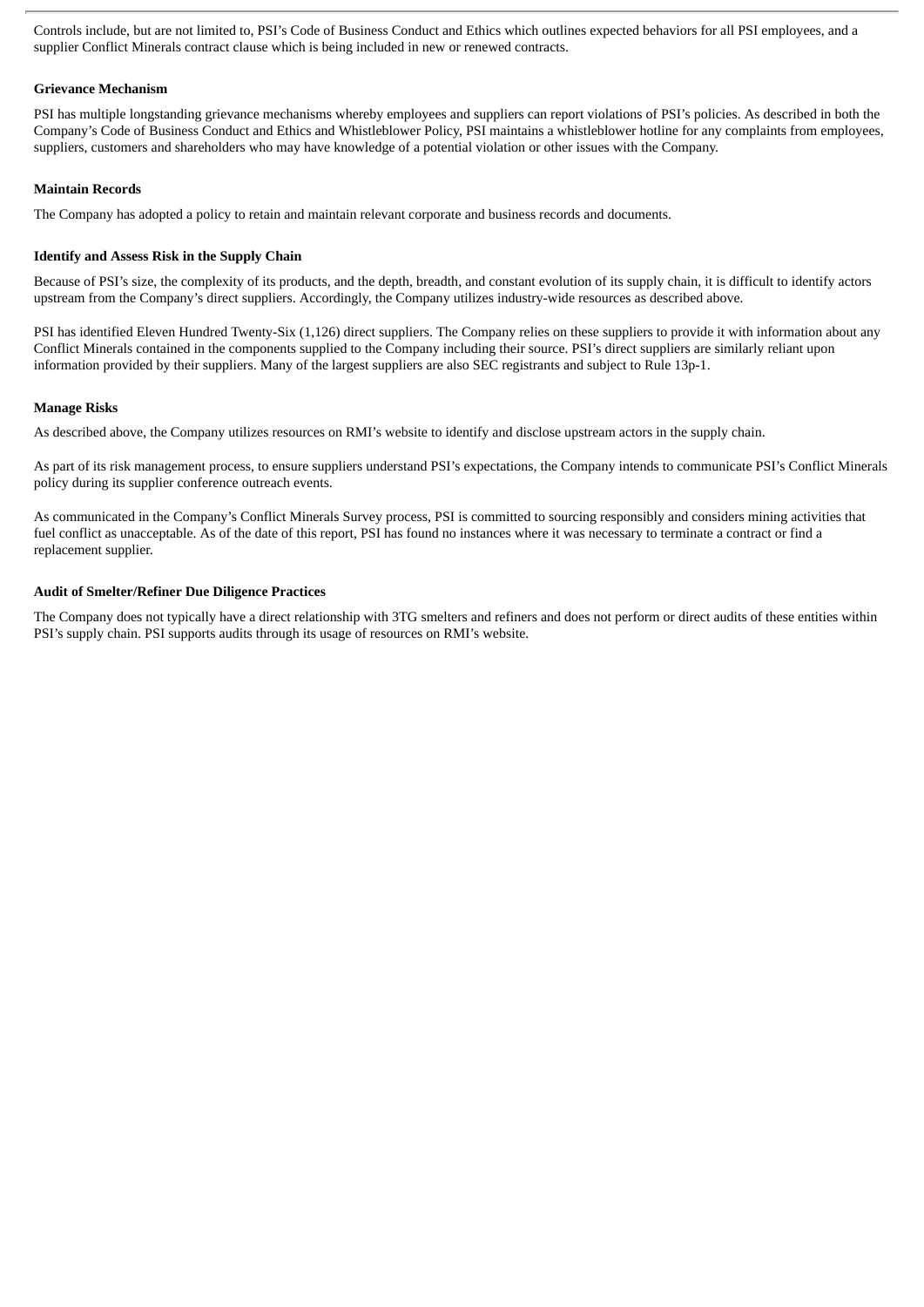## **Due Diligence Results**

## **Information Request**

The Company conducted a survey of those suppliers described above using an internally designed survey, in addition to RMI's Template to facilitate disclosure and communication of information from PSI's supply base.

## **Survey Responses**

As of May 13, 2022, the Company has received responses from Two Hundred Ninety-Five (295), or 26%, of the suppliers surveyed. PSI reviewed the responses against criteria developed by the Company to determine which responses required further engagement with PSI's suppliers. These criteria included untimely or incomplete responses as well as inconsistencies within the data reported in the 2021 Conflict Minerals Report. The Company has worked directly with these suppliers to provide revised responses.

Two Hundred Twenty-Six (226) suppliers responded indicating that they did not use any 3TGs in their products. Sixty-Nine (69) suppliers identified that they use one or more of the 3TGs in their products. Of those Sixty-Nine (69), Thirty-Two (32) suppliers confirmed that they are not sourcing from the Covered Countries. Nine (9) suppliers are unsure if their 3TGs are coming from the Covered Countries. Twenty-Eight (28) suppliers responded that they are sourcing from the Covered Countries but were unable to determine if all of the smelters of their suppliers are conflict free. The suppliers identifying as sourcing to Covered Countries are: Mann-Hummel; DRIV (Tenneco Group); Knorr-Bremse AG; Cummins, Inc.; PEI-Genesis, Inc.; Gates Industrial Corp.; Polymer Technologies; Freudenberg-NOK; Zhejiang Magneto Electromotor; Robert Bosch; St. Clair Tech, Inc.; General Assembly; Crescent Electrical Supply, Inc; Enovation Controls, LLC; John Deere; Borgwarner; Brunswick; Greenheck Fan Corp; Regal Beloit Corp.; Fastenal Company; Emerson Electric; General Electric; Continental AG; Donaldson Company; Modine; Keytronic Corp.; WESCO Anixter; and Woodward. Twenty-One (21) of these suppliers that source to covered countries, including Zhejiang Magneto Electromotor; Koyo Bearings North America; St. Clair Tech, Inc.; Essentra Components; Electrical Components International; Crescent Electrical Supply; Enovation Controls, LLC; EControls; Badger Magnetics, Inc.; Engineered Controls International, LLC; Freudenberg-NOK; Roger Zatkoff Co.; RB Royal Industries, Inc.; Derry Enterprises, Inc.; Larson Electronics; Viking Materials; Fastenal Company; Continental AG; Keytronic Company; Woodward; and Tenneco Inc., responded that they are using RMAP (responsible mineral assurance process) smelters or smelters whose due diligence practices have been validated by an independent third-party audit program when they are sourcing to Covered Countries. Therefore, as of the date of this report, the Company's products are DRC conflict undeterminable.

Of those surveyed, Eight Hundred Thirty-One (831) suppliers did not respond. PSI is evaluating the most efficient and effective follow up actions to receive timely and accurate responses.

A large majority of the responses received provided data at a company or divisional level or, were unable to specify the smelters or refiners used for components supplied to PSI.

#### **Efforts to determine mine or location of origin**

Through PSI's utilization of RMI's resources, the OECD implementation programs, and requesting PSI's suppliers to complete the 2021 Conflict Minerals Survey, the Company has determined that seeking information about 3TG smelters and refiners in its supply chain represents the most reasonable effort PSI can make to determine the mines or locations of origin of the 3TG in its supply chain.

## **Steps to be taken to mitigate risk**

The Company has taken or intends to take the following steps to improve the due diligence conducted to further mitigate any risk that the necessary Conflict Minerals in the Company's products could benefit armed groups in the Covered Countries:

a. Include a Conflict Minerals flow-down clause in new or renewed supplier contracts, which 1) references annual participation in PSI's conflict mineral survey, 2) discourages sourcing from Covered Countries, and 3) requires that the supply chain of custody is described and accounted for if the supplier uses materials from Covered Countries.